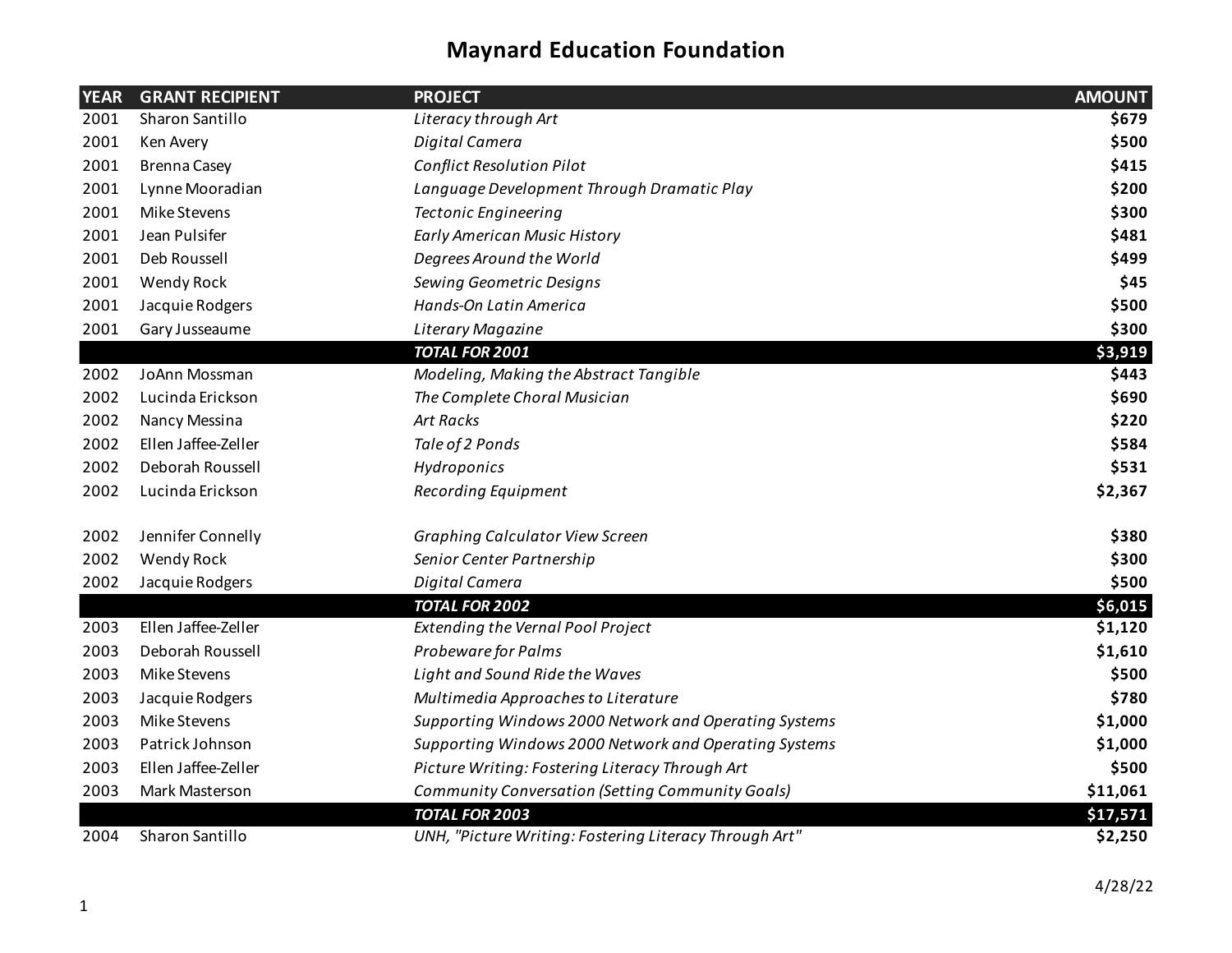| 2004        | Patricia DeMars                               | Expanding Wellness (PE) Curriculum. Teaching students about pedometers | \$824         |
|-------------|-----------------------------------------------|------------------------------------------------------------------------|---------------|
| 2004        | Margot Brown                                  | Earthwatch Expedition, "Medicinal Plants of Antiquity" in Rome, Italy  | \$3,786       |
| 2004        | Mike Stevens                                  | Frontpage Software Training                                            | \$120         |
| 2004        | Jacquie Rodgers                               | Courses at the Instituto Antigeno in Antigua, Guatemala                | \$1,318       |
| <b>YEAR</b> | <b>GRANT RECIPIENT</b>                        | <b>PROJECT</b>                                                         | <b>AMOUNT</b> |
| 2004        | <b>Breena Casey</b>                           | <b>Expanding Wellness Curriculum in PE Classes</b>                     | \$1,623       |
| 2004        | Roberta Burkey                                | Investigating the Reasons Seasons with Fowler 4th Grade                | \$308         |
| 2004        | Mike Stevens, Denise Elkins, Maria<br>Caristi | Light and Sound Ride the Waves with Fowler 5th Grade                   | \$600         |
| 2004        | Deb Roussell                                  | <b>Biological Studies of Ecosystems</b>                                | \$670         |
| 2004        | Rochelle Lerner                               | Technology Enhanced Learning in Science                                | \$1,000       |
| 2004        | Cindy Erickson                                | Printer Scanner for Transposing Music Scores                           | \$300         |
| 2004        | Lea Agostino                                  | Interactive Spanish Software                                           | \$1,170       |
|             |                                               | <b>TOTAL FOR 2004</b>                                                  | \$13,969      |
| 2005        | Rochelle Lerner                               | Leadership Initiative for Teaching and Technology (LIFT2)              | \$3,465       |
| 2005        | Alexandra Waldron                             | French Language                                                        | \$2,200       |
| 2005        | Michael Waldron                               | French History                                                         | \$2,200       |
| 2005        | Suzanne Drucker                               | Bookmaking                                                             | \$169         |
| 2005        | Cindi Kulevich                                | Pedometer Walking                                                      | \$850         |
| 2005        | Mike Stevens, Elinor Ahlhorn                  | <b>Whisper Phones</b>                                                  | \$250         |
| 2005        | Candance Ewing                                | <b>Science Based Level Readers</b>                                     | \$1,575       |
| 2005        | <b>Maynard Public Schools</b>                 | Marketing Development                                                  | \$9,900       |
|             |                                               | <b>TOTAL FOR 2005</b>                                                  | \$20,609      |
| 2006        | Sean Conway                                   | Creative Writing in Madrid                                             | \$4,785       |
| 2006        | <b>Bobbie Lankford</b>                        | Math Course in Framingham                                              | \$288         |
| 2006        | Maria Caristi                                 | Study in Ireland                                                       | \$2,600       |
|             |                                               | <b>TOTAL FOR 2006</b>                                                  | \$7,673       |
| 2007        | Brenda Sullivan                               | Project Adventure Equipment                                            | \$1,700       |
| 2007        | Daniel Mayer                                  | Managing Different Business Conversations @ HLS                        | \$2,150       |
| 2007        | Lauren Giunta                                 | Study in China                                                         | \$3,000       |
| 2007        | Cindy Erickson                                | Tufts Beelzebubs                                                       | \$900         |
| 2007        | <b>Bob Brooks</b>                             | NASA Astronaut Speaker                                                 | \$500         |
| 2007        | Daniel Mayer                                  | <b>FED Challenge</b>                                                   | \$660         |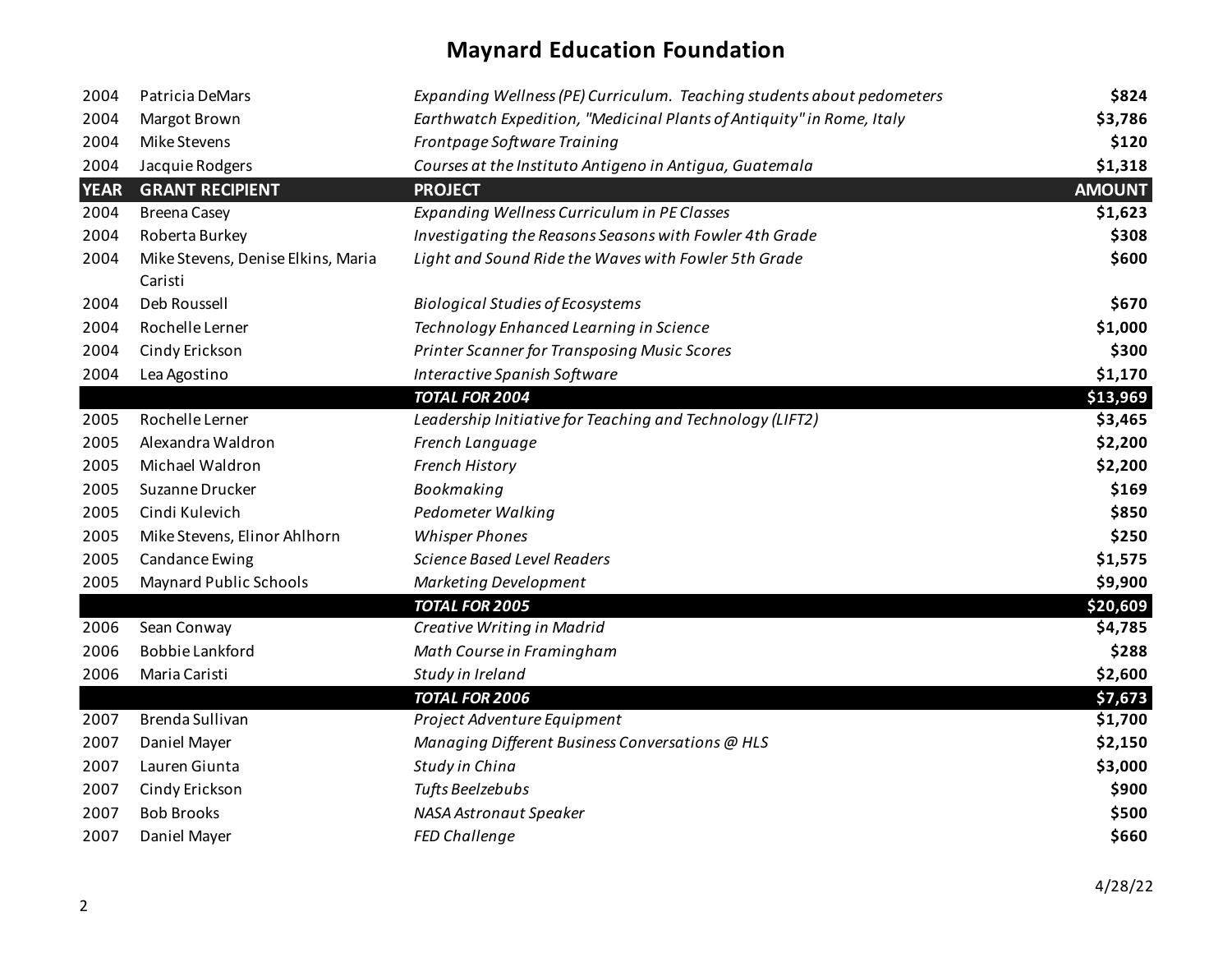| 2007        | Jon Green                     | iPods                                                                      | \$2,000       |
|-------------|-------------------------------|----------------------------------------------------------------------------|---------------|
| 2007        | Deb Roussell                  | Science Conference                                                         | \$1,550       |
| 2007        | Nancy Messina                 | Study in Egypt                                                             | \$2,500       |
|             |                               | <b>TOTAL FOR 2007</b>                                                      | \$14,960      |
| 2008        | <b>Rita Murphy</b>            | Sumaj Chasquis/Bolivian Music Assembly                                     | \$1,000       |
| 2008        | Deb Roussell & Patricia Adams | NSTA Conference                                                            | \$640         |
| <b>YEAR</b> | <b>GRANT RECIPIENT</b>        | <b>PROJECT</b>                                                             | <b>AMOUNT</b> |
| 2008        | Korey Barkley                 | <b>Violence Prevention Training</b>                                        | \$1,500       |
| 2008        | Christopher Fleming           | <b>Smart Board</b>                                                         | \$1,000       |
| 2008        | Mike Stevens                  | <b>Online Engineering Project</b>                                          | \$2,000       |
| 2008        | Sharon Santillo               | NAEA Conference                                                            | \$275         |
|             |                               | <b>TOTAL FOR 2008</b>                                                      | \$6,415       |
| 2009        | Lynne Mooradian               | <b>Study in Morocco (MEF Portion)</b>                                      | \$3,192       |
| 2009        | Lynne Mooradian               | (Fund for Teachers Portion)                                                | \$3,123       |
| 2009        | <b>Rita Murphy</b>            | Shakespeare Now! 8th Grade Assembly                                        | \$1,060       |
| 2009        | Tammy Peralta                 | 5th Grade Trip to the Christa McAuliffe Center                             | \$1,000       |
| 2009        | Sara Hazel                    | Healthy Schools Initiative Study in Hong Kong                              | \$800         |
| 2009        | Jennifer Lilley               | African Drum and Dance Cultural Field Study in Ghana                       | \$2,590       |
|             |                               | <b>TOTAL FOR 2009</b>                                                      | \$11,765      |
| 2010        | <b>Rita Murphy</b>            | Manguito - Latin American music (8th grade assembly)                       | \$835         |
| 2010        | Hanne Mully                   | Study in the Galapagos Islands - Summer 2010                               | \$2,733       |
| 2010        | Louise Rak                    | 5th Grade Trip to the Christa McAuliffe Center                             | \$1,600       |
| 2010        | Sharon Santillo               | Study of Spanish in Guatemala with Blue Dog                                | \$696         |
| 2010        | Kevin Caruso                  | Rachel's Challenge                                                         | \$2,900       |
| 2010        | <b>Bill Brisson</b>           | <b>Great East Festival</b>                                                 | \$1,000       |
| 2010        | Cindy Erikson                 | <b>Broadway Teachers Workshop</b>                                          | \$1,060       |
|             |                               | <b>TOTAL FOR 2010</b>                                                      | \$10,824      |
| 2011        | Amy Lynn Cerullo-Arrington    | Netbooks for MHS SCORE Program Pilot                                       | \$1,900       |
| 2011        | Anna Burns                    | iPads, iPods                                                               | \$2,670       |
| 2011        | Kelly Hayner                  | 8th grade Bolivian music performance                                       | \$811         |
| 2011        | Jean LaBelle and Paul Orzech  | Senior Projects                                                            | \$1,400       |
| 2011        | Sara Hazel                    | Sport England PE Project                                                   | \$1,500       |
| 2011        | Kaitlyn Corrigan              | Theater Espresso's "Uprising on King Street" Assembly for the 5th graders. | \$800         |
| 2011        | Mike Stevens                  | Science and Engineering Project for 3rd and 5th graders                    | \$1,500       |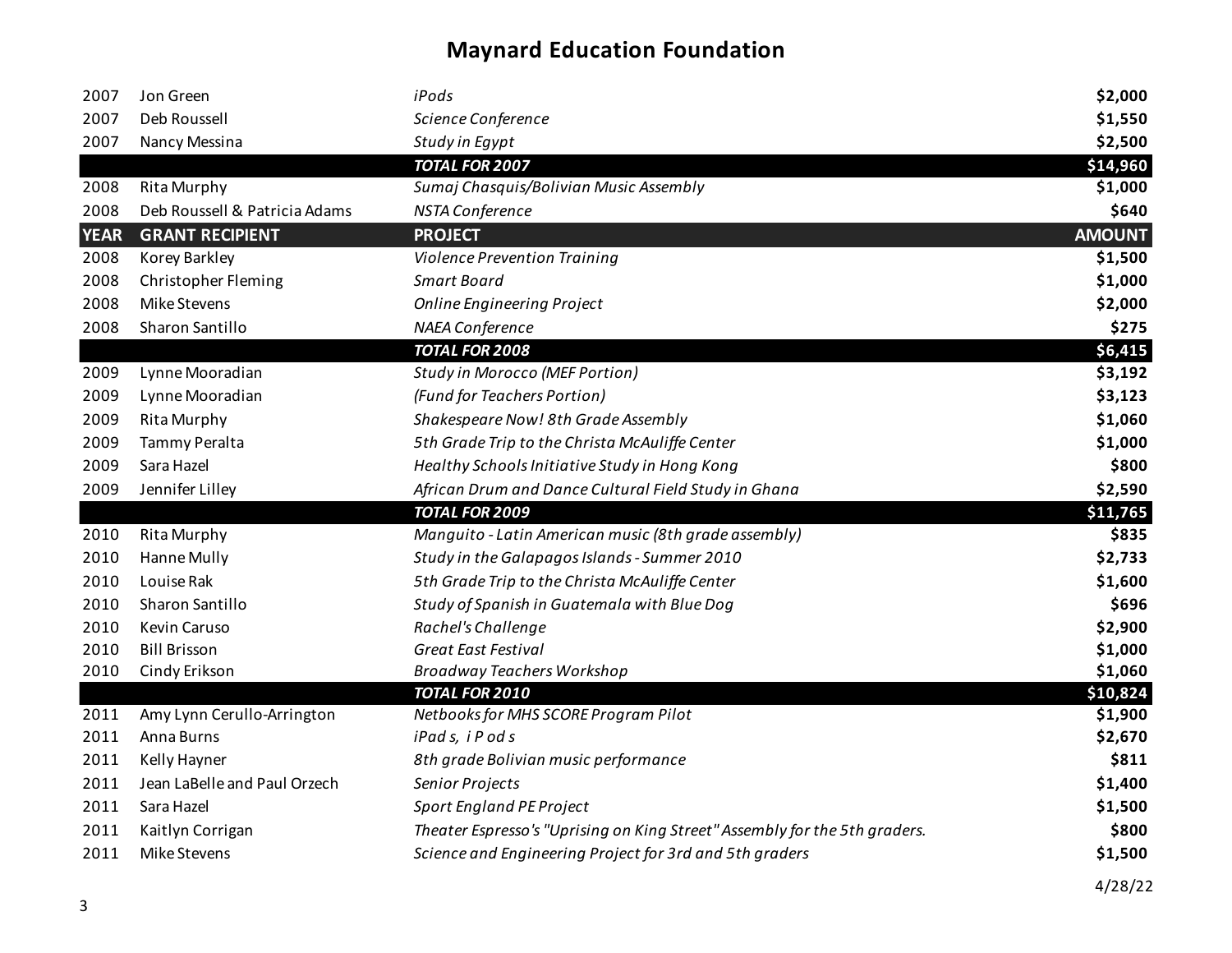|      |                  | <b>TOTAL FOR 2011</b>                                            | \$15,962 |
|------|------------------|------------------------------------------------------------------|----------|
| 2011 | Laura Chesson    | <b>Leadership Grant</b>                                          | \$1,000  |
| 2011 | Danielle Bearden | TINspires (math calculators)                                     | \$1,413  |
| 2011 | Donna Danker     | One year license for students to use "Voice Thread"              | \$560    |
| 2011 | Mark Sinapoli    | Graphing calculators and 10 temperature probes for the 7th grade | \$1,478  |
| 2011 | Sheila Hayward   | Attend the National Storytelling Festival in TN                  | \$930    |

| <b>YEAR</b> | <b>GRANT RECIPIENT</b>               | <b>PROJECT</b>                                                                                                                           | <b>AMOUNT</b> |
|-------------|--------------------------------------|------------------------------------------------------------------------------------------------------------------------------------------|---------------|
| 2012        | Sara Hazel                           | Attend Conference on Education, Economy, and Society (Paris)                                                                             | \$2,600       |
| 2012        | Rosemarie Kessler                    | Rob Surette performance                                                                                                                  | \$1,900       |
| 2012        | Sharon Santillo, Margot Brown        | <b>Attend NAEA Convention</b>                                                                                                            | \$895         |
| 2012        | Jennifer Lilly                       | Projector                                                                                                                                | \$1,250       |
| 2012        | Allison Bradley                      | 2 iPads for speech program (including 2 "Speech4Good" apps) Program in<br>conjunction with Mary Finnegan, Sue Grossman, and Jodi Barron. | \$1,114       |
| 2012        | Sean Conway                          | Administrative Fee to attend Norman Mailer Writing Center                                                                                | \$350         |
| 2012        | Robert Gerardi                       | Leadership Grant: Inaugural Maynard School, Business, Community<br>Partnership Breakfast                                                 | \$850         |
| 2012        | <b>Mike Stevens</b>                  | 6 month sabbatical in Ecuador                                                                                                            | \$3,000       |
|             |                                      | <b>TOTAL FOR 2012</b>                                                                                                                    | \$11,959      |
| 2013        | Brenda Sullivan                      | Funds to help defray the costs of educational materials associated with the<br>instructional workshops at Festival Disney.               | \$500         |
| 2013        | <b>Nathanial Thomas</b>              | Seed money for pilot using "Clickers"                                                                                                    | \$1,255       |
| 2013        | Ms. Bergner and Ms. Allegrone-Leslie | "Conflict & Collaboration - Helping Kids Navigate Peer Relationships" workshop.                                                          | \$2,700       |
| 2013        | Sean Conway                          | Attend writing workshop at the Vermont College of Fine Arts Post-Graduate<br>Writers Conference.                                         | \$875         |
| 2013        | Denise Nelson                        | Funds to start a Leveled Library targeted at students who are reading below the<br>fourth or fifth grade level                           | \$2,000       |
| 2013        | Lisa MacLean and Elizabeth Schuster  | Attend a national mentoring conference in Arlington, Virginia on January 30-<br>31, 2014.                                                | \$738         |
|             |                                      | <b>TOTAL FOR 2013</b>                                                                                                                    | \$8,068       |
| 2014        | Terri Morrison                       | Math Flash Cards                                                                                                                         | \$3,136       |
| 2014        | Tim Fledderjohn                      | Introduce new Tchoukball game at Fowler                                                                                                  | \$838         |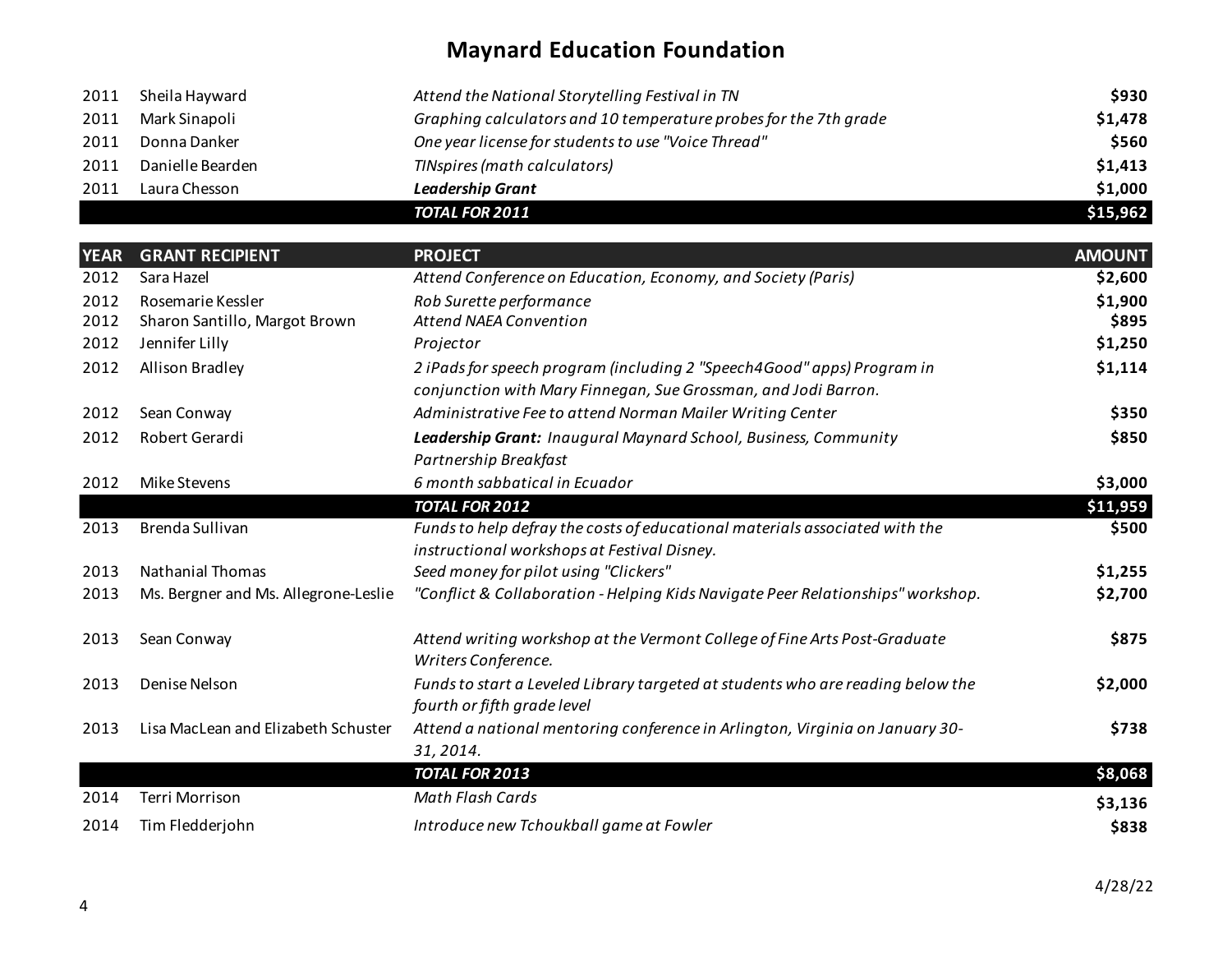| 2014 | Purnima Vadhera                                                             | Travel costs for Assistant Principal to conduct a "Fact finding" trip to establish a<br>Maynard-Delhi Exchange program                                                 | \$1,050    |
|------|-----------------------------------------------------------------------------|------------------------------------------------------------------------------------------------------------------------------------------------------------------------|------------|
| 2014 | Patricia Adams                                                              | Attend the NSTA (National Science Teachers Association) Conference in Boston                                                                                           | \$220      |
|      |                                                                             | <b>TOTAL FOR 2014 (End of School Calendar Year)</b>                                                                                                                    | \$5,244    |
| 2014 | Mark Sinopoli                                                               | 8 "Spheros" and "Nubbies" for 7th grade math classes and after school Math<br>Club for 4-7th graders                                                                   | \$551.20   |
| 2014 | <b>Rita Murphy</b>                                                          | Romeo and Juliet Performance by Shakespeare Now! Theatre Company for 8th<br>and 9th graders                                                                            | \$1,160.00 |
| 2015 | Don Holm, Terri Morrison, Donna<br>Dankner                                  | Pilot before and after school math club for 40 students who need additional<br>support.                                                                                | \$3,000.00 |
| 2015 | Nance Messina                                                               | 3 Lego Kenex Simple Machines Deluxe STEM/Physical science sets                                                                                                         | \$1,242.98 |
| 2015 | Paul Orzech, Jen Adams, Michael<br>Waldron, John Flynn, Dalia<br>Rabinovich | Field trip for 40 students to attend the MFA Goya exhibit                                                                                                              | \$670.00   |
| 2015 | Rachel Hahn                                                                 | Student grant: Lego EV3 Core Set and Software Pack                                                                                                                     | \$475.00   |
| 2015 | Sheila Hayward and Denish Hatch                                             | Bringing author, Kathleen Benner Duble, to Fowler to meet with students in<br>small groups to learn about the value and importance of research when writing<br>novels. | \$800.00   |
| 2015 | Erin Bradley                                                                | Attend the AP Lit Summer Insitute in Oxford                                                                                                                            | \$2,599.14 |
| 2015 | Nancy Griffin                                                               | Curious Creatures Presentation for 8th graders about the impact of climate<br>change on different species                                                              | \$1,040.00 |
| 2015 | Kevin Caruso                                                                | Attend "Life of an Athlete: Human Performance Project"                                                                                                                 | \$1,100.00 |
|      |                                                                             | Conference fees for 2 student athletes to attend "Life of An Athlete: Human<br>Performance Project"                                                                    | \$900.00   |
| 2015 | Denise Hatch                                                                | Fowler literacy coach and 7th grade ELA Teacher attending "Keys to Content<br>Writing Training for Trainers" Workshop                                                  | \$2,200.00 |
|      |                                                                             | <b>TOTAL FOR 2015 (End of School Calendar Year)</b>                                                                                                                    | \$15,738   |
| 2015 | Jean LaBelle-Pierce                                                         | The Great War Theater Project                                                                                                                                          | \$1,000.00 |
|      |                                                                             | 35 copies of the "Basketball Junkie" book to be used by English teachers to                                                                                            |            |
| 2015 | Kevin Caruso                                                                | supplement a visit by Chris Herren                                                                                                                                     | \$401      |
| 2015 | Izzy Rose & Cierra DeVos                                                    | Student grant: Map of the Middle East                                                                                                                                  | \$175      |
| 2015 | Jen Adams                                                                   | Funding 3 teacher chaperones for trip to Cuba                                                                                                                          | \$1,145    |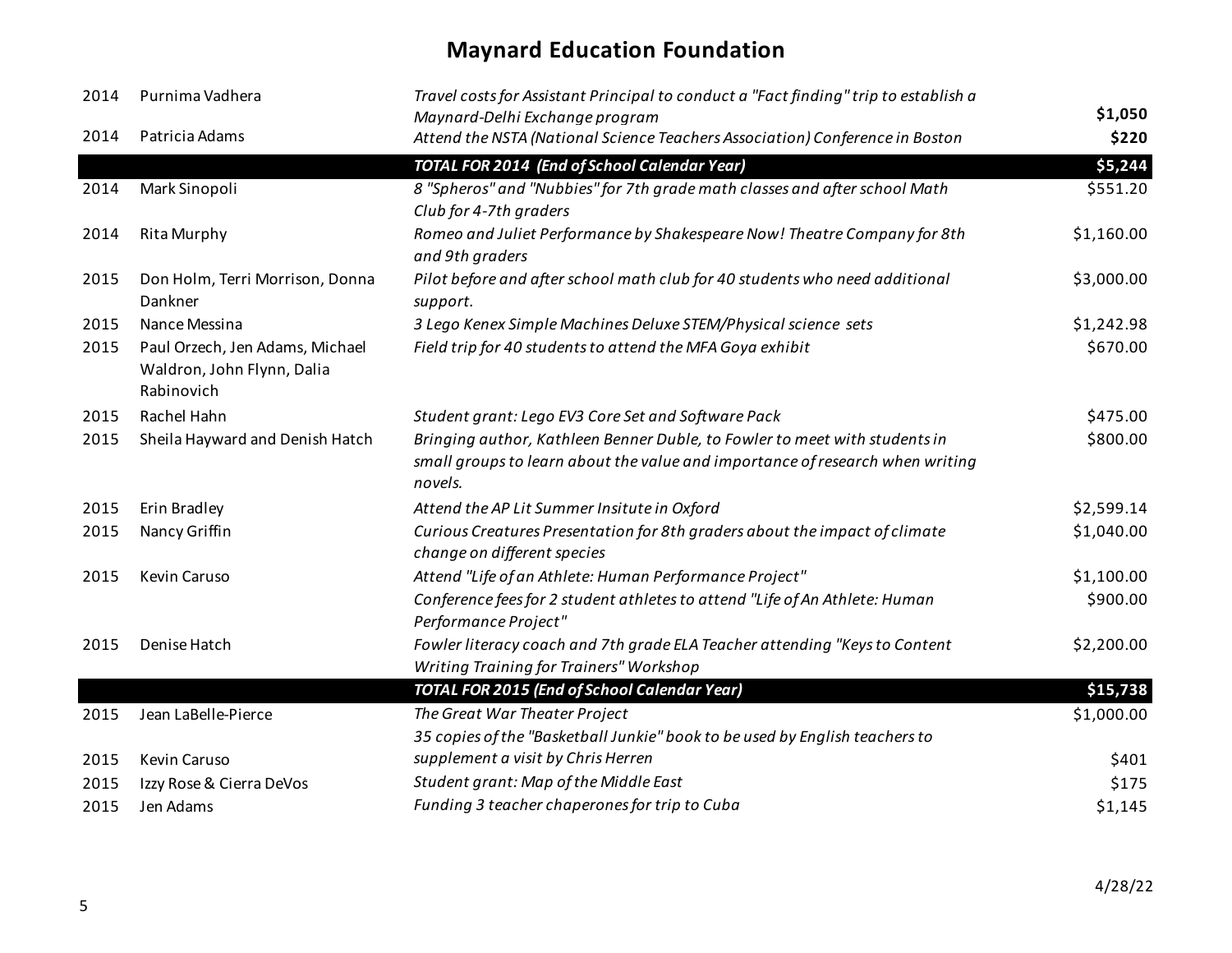| 2015 | <b>Emily Dowd</b>         | Genius Hour student grants: Brianna Sadia Mccadden \$200, Melissa Kraley<br>\$222, George Shaw and Justin Cox \$300, Alejandro Cubelli and Brenno Castro<br>\$70, Andre Manganaro \$170, Paul Lalli \$100, William Andrade \$836.20 | \$1,898     |
|------|---------------------------|-------------------------------------------------------------------------------------------------------------------------------------------------------------------------------------------------------------------------------------|-------------|
|      |                           | <b>TOTAL FOR 2015</b>                                                                                                                                                                                                               | \$4,619     |
| 2016 | <b>Haley Fritz</b>        | Student Grant: Materials and Shipping costs associated with the panel<br>discussion, "The Changing State of Media in American Politics"                                                                                             | \$311.20    |
| 2016 | Liza Caldicott            | Student Grant: Online Course "Clinical Rehabilitation Science"                                                                                                                                                                      | \$167.01    |
| 2016 | Kevin Lorthe              | Student Grant: Online Course "Training the Street"                                                                                                                                                                                  | \$320.00    |
| 2016 | Carla Teska               | Student Grant: Online Course "Fellowship in Clinical Kinesiology in Taping"                                                                                                                                                         | \$168.44    |
| 2016 | The Kindergarten Team     | Social Thinking Curriculum and Materials                                                                                                                                                                                            | \$1,754.90  |
| 2016 | Rita Murphy               | Attend "Education in Ireland" at the National University of Galway                                                                                                                                                                  | \$2,500.00  |
|      |                           | <b>TOTAL FOR 2016 (End of School Calendar Year)</b>                                                                                                                                                                                 | \$9,841.00  |
| 2016 | Julia Haslauer            | Materials and resources for Community Connections program                                                                                                                                                                           | \$900.00    |
| 2016 | <b>Viviane Viros</b>      | Funding for week long residency for Bret Bataclan to work with Green Meadow<br>to create a mural that reinforces school core values. (Partial funding of full<br>request)                                                           | \$1,750.00  |
| 2016 | Denise Hatch              | Expansion of the Leveled Library at Fowler School. (Partial funding of full<br>request)                                                                                                                                             | \$1,500.00  |
| 2016 | Maynard High School       | Seed funding for interest-based Advisory Groups                                                                                                                                                                                     | \$1,000.00  |
| 2016 | Sean Conway               | Funding for week long writing workshop at the Fine Arts Work Center in<br>Provincetown, MA.                                                                                                                                         | \$950.00    |
| 2016 | John Ogden                | Development and materials needed to display student photographs at MHS                                                                                                                                                              | \$234.00    |
| 2017 | Cheryl Feinstein          | Attend "Play & Language: The Roots of Literacy" conference                                                                                                                                                                          | \$272.98    |
| 2017 | Spanish Immersion Team    | Center for Advanced Research on Language Acquisition's Summer Immersion<br>Institute.                                                                                                                                               | \$3,200.00  |
| 2017 | John Ogden                | Expansion of photography project with MHS students                                                                                                                                                                                  | \$600.00    |
| 2017 | MHS Student Government (9 | Participation in the Mass. Association of Student Councils (MASC) Spring                                                                                                                                                            | \$1,462.50  |
|      | students)                 | Conference                                                                                                                                                                                                                          |             |
| 2017 | Olga Doktorov             | Wall Maps for Early American and Modern World History Course                                                                                                                                                                        | \$1,415.00  |
| 2017 | Michael Morello           | 25 Connect-a-scooters                                                                                                                                                                                                               | \$648.75    |
|      |                           | TOTAL FOR 2016-2017 School Year                                                                                                                                                                                                     | \$13,933.23 |
| 2017 | Rita Murphy               | Telescope Kits and Solar Viewing Glasses for MHS Astronomy Class                                                                                                                                                                    | \$498.30    |
| 2017 | Mark Sinopoli             | 12 VEX IQ Robots                                                                                                                                                                                                                    | \$3,957.31  |
| 2017 | Nate Thomas               | STEAM kits and materials                                                                                                                                                                                                            | \$1,090.00  |
|      |                           |                                                                                                                                                                                                                                     | 4/28/22     |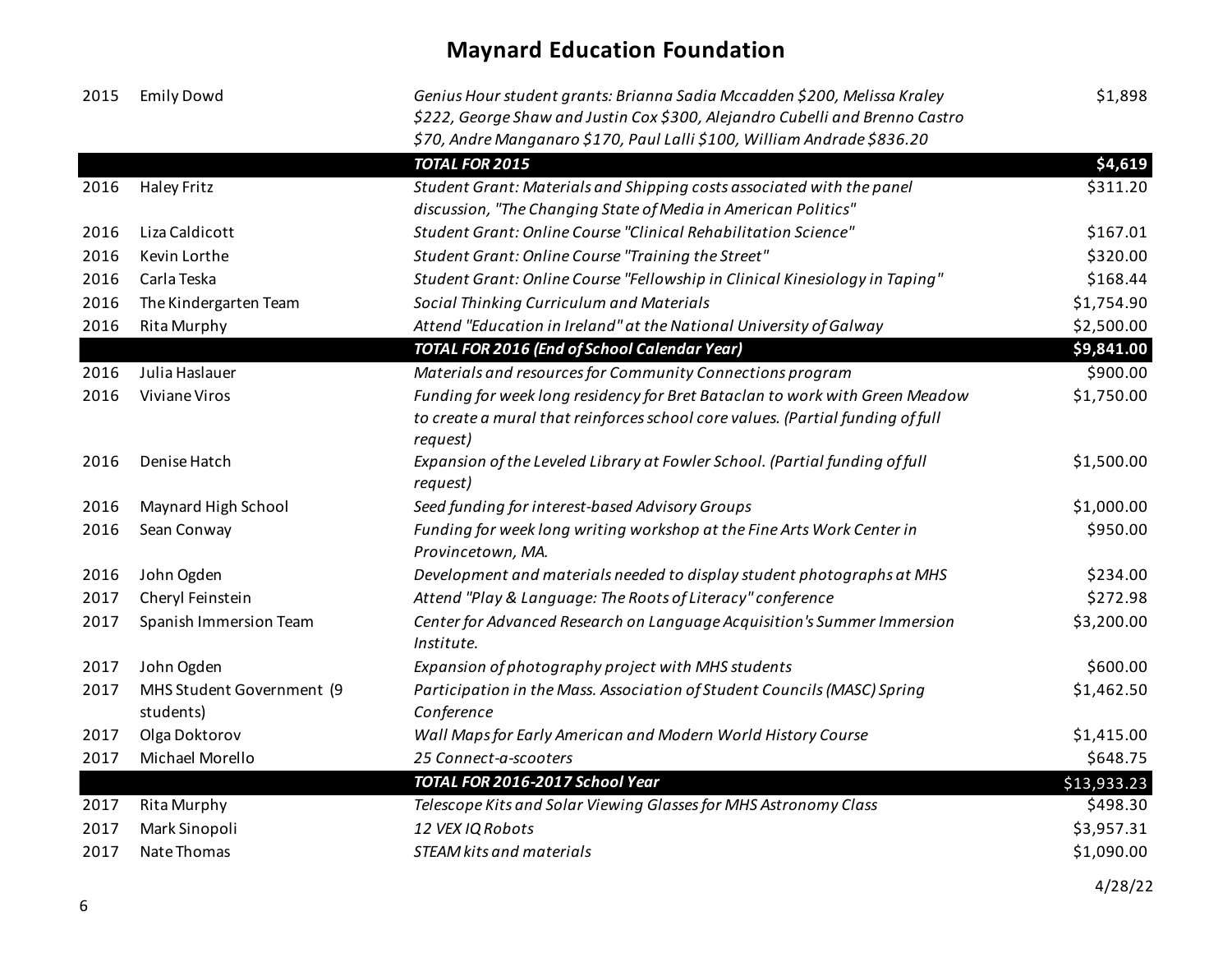| 2017 | John Ogden                            | Chess Board and Clocks/Timers for MHS Chess Club                                                                   | \$250.00    |
|------|---------------------------------------|--------------------------------------------------------------------------------------------------------------------|-------------|
| 2017 | John Ogden                            | Participation in the New England High School Emmy Awards                                                           | \$200.00    |
| 2017 | Brenda Sullivan                       | Archery equipment for Physical Education classes                                                                   | \$2,100.00  |
| 2017 | John Ogden                            | Printer and materials for MHS Photography students                                                                 | \$550.14    |
| 2017 | Kindergarten Team                     | Story Grammar Markers and Materials to aid students with storytelling                                              | \$900.25    |
| 2017 | Kindergarten Team                     | Lakeshore Real World STEM Challenge Kit, Lakeshore STEM Early Learning Kit,<br>and Lakeshore STEM Science Station. | \$547.00    |
| 2017 | Michelle Petersen                     | Materials for Chill Zone                                                                                           | \$1,854.05  |
| 2017 | Mark Myers                            | Extreme Science Assembly at Fowler School                                                                          | \$1,275.00  |
| 2017 | Dr. Gerardi                           | LEADERSHIP GRANT: Sponsorship of "Maynard & Massachusetts Leading the                                              |             |
|      |                                       | Nation Senior Project Business and Community Luncheon"                                                             | \$1,000.00  |
| 2018 | Denise Hatch (On behalf of the 6, 7,  | Attend the Mass. Reading Association conference                                                                    |             |
|      | 8th ELA Team)                         |                                                                                                                    | \$1,000.00  |
| 2018 |                                       | STUDENT grant: Nicholas DeCastro on Participation in the Mass. Association of Student Councils (MASC) Spring       |             |
|      | behalf of 8 MHS Students              | Conference                                                                                                         | \$1,260.00  |
| 2018 | Denise Hatch                          | Key Comprehension Routine Course for 25 teachers at the Fowler School                                              | \$2,500.00  |
| 2018 | Jennifer Fioretti                     | Participate in Wilson Language Training                                                                            | \$1,000.00  |
| 2018 | Denise Hatch                          | Set of Walking Classroom Audio Materials                                                                           | \$3,275.00  |
| 2018 | Terri Morrison                        | 40 Teacher Bundles of "Which One Doesn't Belong" and 20 Geometric Poster Sets                                      | \$1,700.00  |
| 2018 | Jennifer Fioretti                     | Wobble Stools                                                                                                      | \$120.00    |
| 2018 | <b>STUDENT Grant: Garvey Cummings</b> | Materials for "Glow to Grow Concussion Walk-a-Thon"                                                                | \$700.00    |
| 2018 | <b>STUDENT Grant: Justin Wilkins</b>  | Drones to be used for Media Classes at MHS                                                                         | \$1,267.77  |
| 2018 | <b>STUDENT Grant: Olivia Palmer</b>   | 3 virtual reality headsets for virtual reality research/study about solitary<br>confinement                        | \$163.44    |
| 2018 | STUDENT Grant: Robert Charbonneau     | Rocket Kits and Materials for after-school STEM program at Fowler School                                           | \$306.45    |
| 2018 | STUDENT Grant: Julia Synan            | Social Emotional Games for Green Meadow School                                                                     | \$205.91    |
| 2018 | <b>STUDENT Grant: Rebecca Hebert</b>  | Develop a lesson plan that will be presented by the New England Aquarium                                           | \$557.00    |
|      |                                       | during their "Tidepools Adaptions Program" at Fowler                                                               |             |
| 2018 | Mike Waldron                          | Digital Edition of "The Choices Program"                                                                           | \$755.00    |
| 2018 | STUDENT GRANT: Georgia Wilson         | 2 students (Representative from Fowler and MHS) attend the National Junior<br>Classical League Convention          | \$1,100.00  |
|      |                                       | TOTAL 2017-2018 School Year                                                                                        | \$30,132.62 |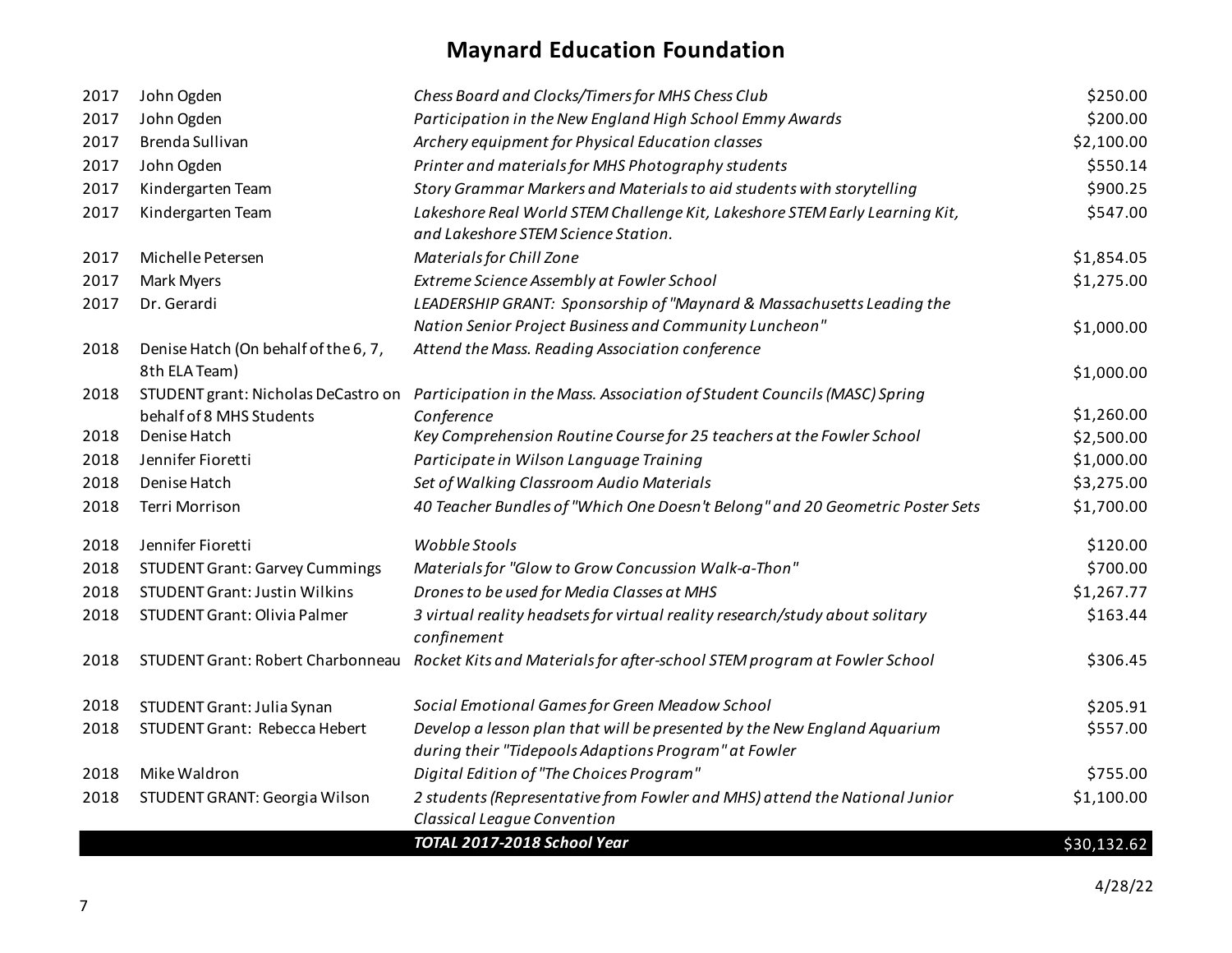| 2018                                 | Cheryl Feinstein                                                                                           | Attend the ASHA Convention for Speech Pathologists                                                                                                                                                                          | \$390.00                                  |
|--------------------------------------|------------------------------------------------------------------------------------------------------------|-----------------------------------------------------------------------------------------------------------------------------------------------------------------------------------------------------------------------------|-------------------------------------------|
| 2018                                 | Sheila Hayward                                                                                             | Engage Sharon Santillo to conduct the "We Honor Our Ancestors" workshop<br>with 6th, 7th, and 8th grade "Literature of Genres" students                                                                                     | \$2,500.00                                |
| 2018                                 | Michelle Travers and Travis Hales                                                                          | Offset the costs of obtaining the rights/license for the musical "Joseph and the<br>Amazing Technicolor Dreamcoat"                                                                                                          | \$750.00                                  |
| 2018                                 | Maria Soler                                                                                                | Len Cabral storytelling and writing workshop for 4 th - 6th graders at the Fowler                                                                                                                                           |                                           |
|                                      |                                                                                                            | School                                                                                                                                                                                                                      | \$1,500.00                                |
| 2018                                 | Travis Zimmerman and Melissa Berger                                                                        | Posters and signs for MHS bulletin boards that reinforce positive messages                                                                                                                                                  | \$449.00                                  |
| 2018                                 | Kelly Foss and Candace Adamson                                                                             | Wobble Stools for 1st grade team                                                                                                                                                                                            | \$1,000.00                                |
| 2018                                 | Sarah Paisner and Lois Cohen                                                                               | Lego building initiative for Green Meadow students                                                                                                                                                                          | \$1,500                                   |
| 2018                                 | Helen Jolley                                                                                               | Materials for Mindfulness Tookits for Teacher Workshop                                                                                                                                                                      | \$160.00                                  |
| 2019                                 | <b>STUDENT GRANT: Charles Neuhauser</b>                                                                    | Genetic Engineering Home Lab Kit and associated materials                                                                                                                                                                   | \$1,974                                   |
| 2019                                 | STUDENT Grant: Alyssa Ray                                                                                  | Materials for Stress Relief Event with 6-8th graders at Fowler                                                                                                                                                              | \$486                                     |
| 2019                                 | Ned Travis and Joseph Ned Banta                                                                            | Offset the costs of 6-10th graders attending the Massachusetts Junior Classical<br>League Convention.                                                                                                                       | \$1,400                                   |
| 2019                                 | The Kindergarten Team                                                                                      | One set of Leveled Readers for each classroom                                                                                                                                                                               | \$1,139                                   |
| 2019                                 | <b>STUDENT Grant: Emma Fitzimmons</b>                                                                      | Human-Human Interface Equipment for Senior Project                                                                                                                                                                          | \$275                                     |
| 2019                                 | <b>STUDENT Grant: Hannah Booth</b>                                                                         | ILIAD Project Kit - Find New Antibiotics at Home                                                                                                                                                                            | \$95                                      |
| 2019                                 | Student Grant: Benjamin Denaro                                                                             | Purchase the materials need to create a solar panel                                                                                                                                                                         | \$330                                     |
| 2019                                 | Denise Hatch and Maria Soler                                                                               | Purchase a copy of the winning book from the "Battle of the Books" for every<br>literacy class at Fowler                                                                                                                    | \$360                                     |
| 2019                                 | John Ogden                                                                                                 | Materials and equipment for WAVM (To be used to increase the production<br>value)                                                                                                                                           | \$1,800                                   |
| 2019                                 | Paul Orzech                                                                                                | Funds to defray the transportation costs for MHS student internships                                                                                                                                                        | \$300                                     |
| 2019                                 | Student Grant: Sara Umbrell                                                                                | Digital Frog 2.5 Dissection CD Set                                                                                                                                                                                          | \$170                                     |
| 2019<br>2019<br>2019<br>2019<br>2019 | Student Grant: Rhiannon English<br>Michelle Petersen<br>Mike Barth<br>Michelle Petersen<br>Rochelle Lerner | Materials to refurbish dolls (as part of the diaital portfolio proiect)<br>Sensory Walk for the Fowler School<br>Free Little Librarv for Fowler School<br>License for "Evervdav Speech"<br>Attend "Chem Ed 2019" conference | \$115<br>\$267<br>\$452<br>\$199<br>\$642 |
| 2019                                 | Denise Hatch. Maria Soler. Karen                                                                           | Attend the "Eauitv and Access to Literacv" Conference                                                                                                                                                                       | \$1.750                                   |
| 2019                                 | Jen Adams                                                                                                  | Field Trip for Spanish IV students to attend the Frida Kahlo exhibit at the MFA                                                                                                                                             | \$315                                     |
|                                      |                                                                                                            | TOTAL 2018-2019 School Year                                                                                                                                                                                                 | \$20,317.99                               |
| 2019                                 | Mark Sinopoli                                                                                              | Classroom bundle (six) VEX EDR V5 robot kits to expand programming courses to                                                                                                                                               | \$3,694.76                                |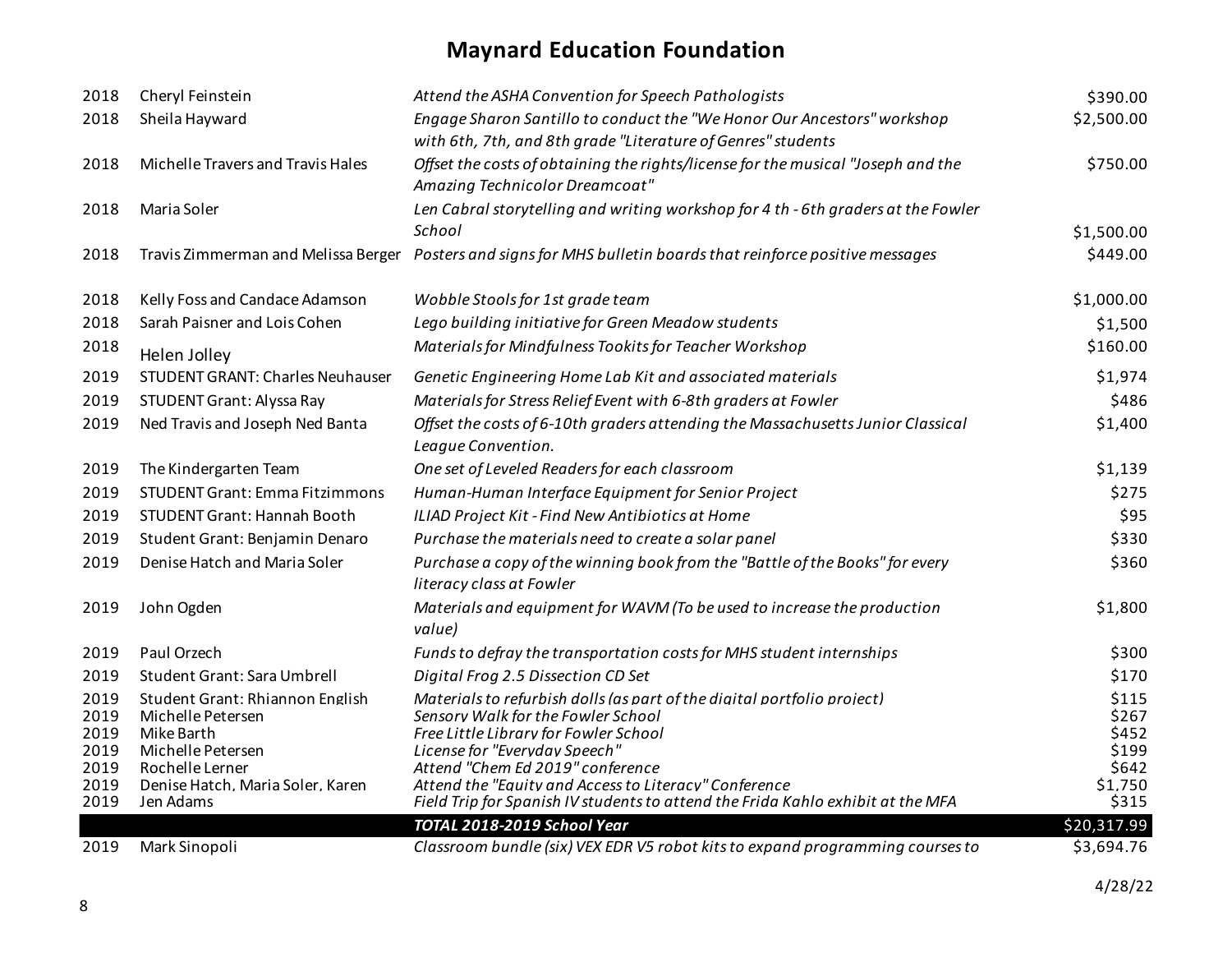| 2019 | Mary B. Finnegan                                                   | Attend seminar: "Speech-Language Pathologists: Strategies to Support<br>Students with Reading and Language Deficits." | \$279.00    |
|------|--------------------------------------------------------------------|-----------------------------------------------------------------------------------------------------------------------|-------------|
| 2019 |                                                                    | Melissa Berger and Travis Zimmerman Participate in 6 week online course - Dialectical Behavior Therapy (DBT)          | \$780.00    |
| 2019 | Jennifer Lewis                                                     | Updated Lucy Calkins writing curriculum and Contexts for Learning math                                                | \$529.00    |
| 2019 | Jennifer Fioretti                                                  | 6 wobble stools                                                                                                       | \$287.44    |
| 2020 | Laura Potito                                                       | Bringing 3D Printing to Life                                                                                          | \$779.00    |
| 2020 | STUDENT Grant: Megan Silkes, Megan<br>Ray (Fowler Student Council) | Partial funding for hydration station for Fowler School                                                               | \$2,000.00  |
| 2020 | Sean Conway                                                        | Attend a week long writing workshop at the Fine Arts Work Center in                                                   | \$600.00    |
| 2020 | John Ogden                                                         | 3 year subscription to the Beacon-Villager for MHS Communications classes                                             | \$225.00    |
| 2020 | Mary B. Finnegan                                                   | Attend "Speech-Language Therapy: Promoting Rapid Change for Children with<br>Severe Phonological Disorders" Seminar   | \$279.00    |
| 2020 | Jennifer Fioretti                                                  | White boards for students to use during remote learning                                                               | \$48.00     |
| 2020 | Mike Waldron                                                       | 2 year subscription to the Brown University "Choices" Curriculum                                                      | \$1,368.00  |
| 2020 | Adam Steiner                                                       | Pilot using VR Technology at Fowler. One half set of VR goggles, VR devices (cell<br>phones), and a teacher tablet    | \$2,775.00  |
|      |                                                                    | TOTAL 2019-2020 School Year                                                                                           | \$13,644.20 |
| 2020 | Jean LaBelle-Pierce                                                | 1 year subscription to the NEPRIS virtual network of career professionals                                             | \$3,000.00  |
| 2020 | MPS: Jennifer Gaudet                                               | Online subscriptions to Mosa Mack, Scholastic News, and Flangoo Spanish to                                            |             |
|      |                                                                    | support online and hybrid learning                                                                                    | \$4,220.00  |
| 2021 | Jennifer Lewis                                                     | Flexible Seating to improve student learning in the classroom                                                         | \$500.00    |
| 2021 | Enerolina Taveras                                                  | Level 1: Associate Training in Orton-Gillingham Approach                                                              | \$1,500.00  |
| 2021 | Maria Soler and Denise Hatch                                       | Professional Development for Fowler Teachers: Passionate Readers: Engaging                                            |             |
|      |                                                                    | <b>Every Student</b>                                                                                                  | \$3,550.00  |
| 2021 | Laura Potito                                                       | Laser Engraving (Glowforge Basic Laser Cutter, filter and associated materials                                        | \$4,500.00  |
| 2021 | Mary Finnegan                                                      | 3 Virtual Dyslexia Seminars                                                                                           | \$837.00    |
| 2021 | Maria Soler                                                        | <b>Instructional Coaching Workshop</b>                                                                                | \$600.00    |
| 2021 | Lisa DiSalvatore                                                   | Vex 123 Robotics                                                                                                      | \$1,498.00  |
| 2021 | Mike Barth                                                         | Pilot Flexible Seating at Fowler School for Grades 4-8                                                                | \$2,000.00  |
| 2021 | <b>STUDENT Grant: Kate Rober</b>                                   | Pilot use of virtual reality googles at Maynard High School                                                           | \$600.00    |
| 2021 | <b>STUDENT Grant: Mia Primiano</b>                                 | Supplies for a MHS Store                                                                                              | \$265.38    |
|      |                                                                    | TOTAL 2020-2021 School Year                                                                                           | \$23,070.38 |